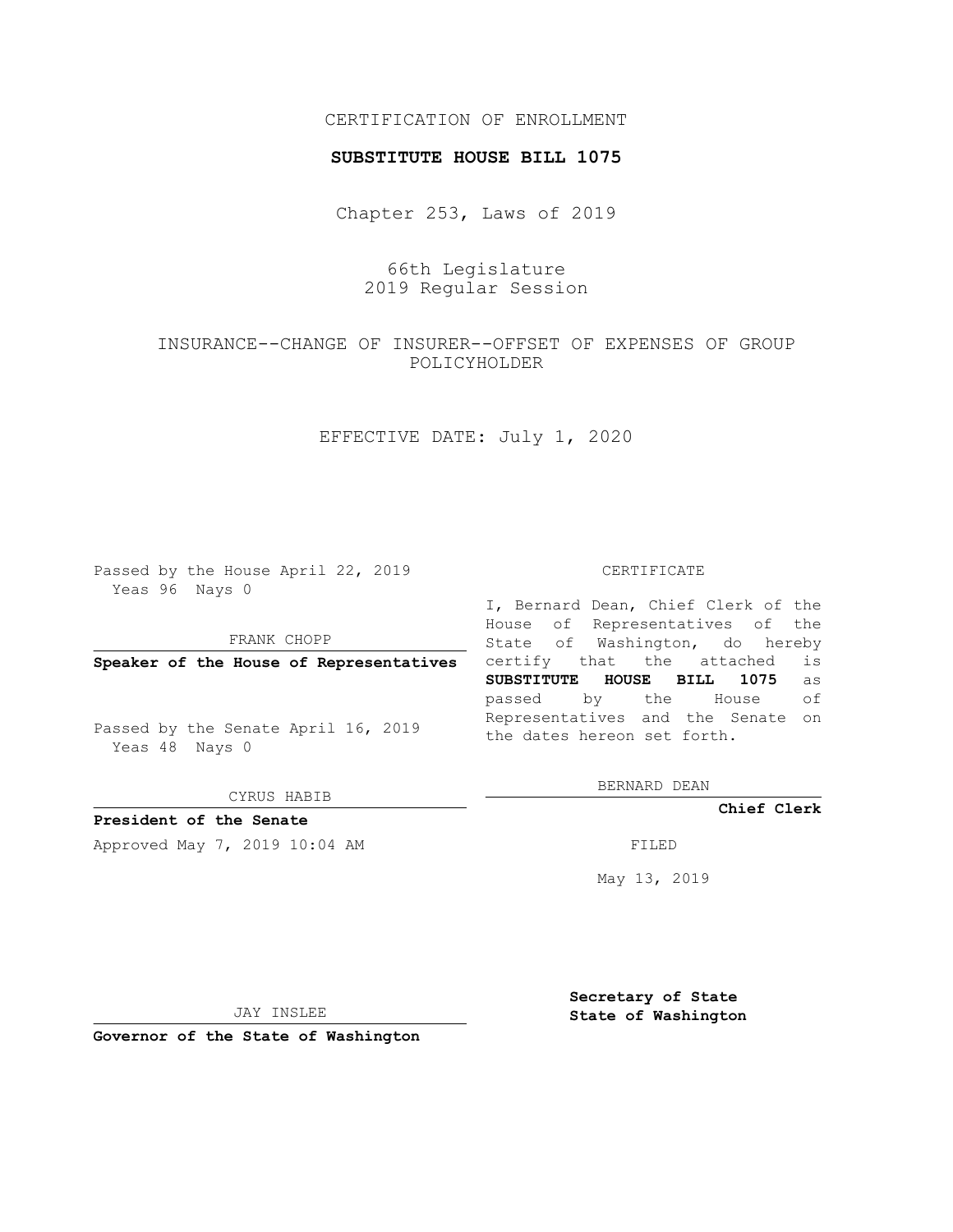#### **SUBSTITUTE HOUSE BILL 1075**

AS AMENDED BY THE SENATE

Passed Legislature - 2019 Regular Session

## **State of Washington 66th Legislature 2019 Regular Session**

**By** House Consumer Protection & Business (originally sponsored by Representatives Kirby and Vick)

READ FIRST TIME 02/15/19.

 AN ACT Relating to consumer competitive group insurance; amending RCW 48.30.140 and 48.30.150; and providing an effective date.

BE IT ENACTED BY THE LEGISLATURE OF THE STATE OF WASHINGTON:

 **Sec. 1.** RCW 48.30.140 and 2015 c 272 s 1 are each amended to 5 read as follows:

 (1) Except to the extent provided for in an applicable filing with the commissioner then in effect, no insurer, insurance producer, or title insurance agent shall, as an inducement to insurance, or after insurance has been effected, directly or indirectly, offer, promise, allow, give, set off, or pay to the insured or to any employee of the insured, any rebate, discount, abatement, or reduction of premium or any part thereof named in any insurance contract, or any commission thereon, or earnings, profits, dividends, 14 or other benefit, or any other valuable consideration or inducement whatsoever which is not expressly provided for in the policy.

 (2) Subsection (1) of this section shall not apply as to commissions paid to a licensed insurance producer, or title insurance agent for insurance placed on that person's own property or risks.

 (3) This section shall not apply to the allowance by any marine insurer, or marine insurance producer, to any insured, in connection with marine insurance, of such discount as is sanctioned by custom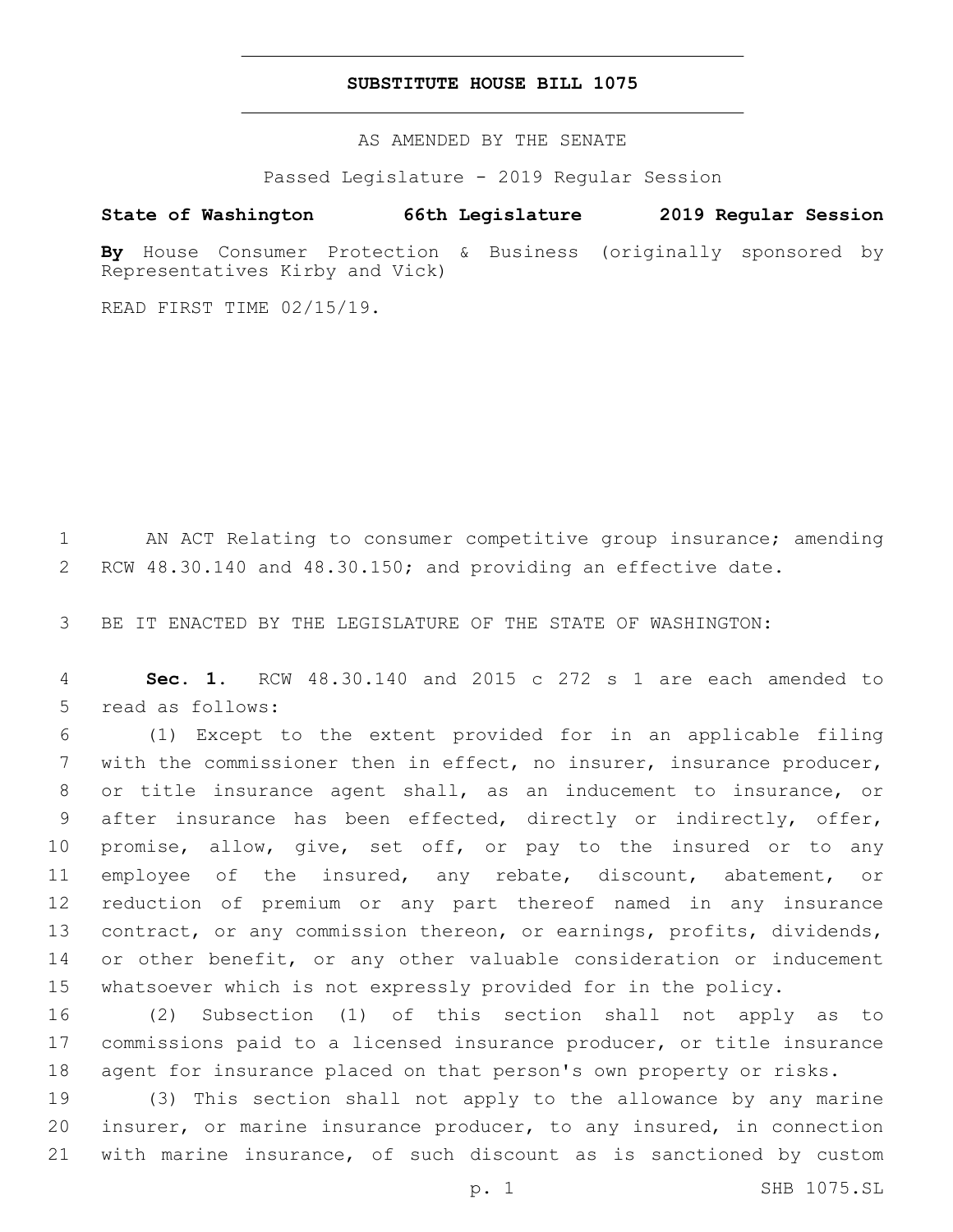among marine insurers as being additional to the insurance producer's 2 commission.

 (4) This section shall not apply to advertising or promotional programs conducted by insurers or insurance producers whereby prizes, goods, wares, gift cards, gift certificates, or merchandise, not exceeding one hundred dollars in value per person in the aggregate in any twelve-month period, are given to all insureds or prospective insureds under similar qualifying circumstances. This subsection does not apply to title insurers or title insurance agents.

 (5) This section does not apply to an offset or reimbursement of all or part of a fee paid to an insurance producer as provided in RCW 12 48.17.270.

 (6)(a) Subsection (1) of this section shall not be construed to prohibit a health carrier or disability insurer from including as part of a group or individual health benefit plan or contract containing health benefits, a wellness program which meets the requirements for an exception from the prohibition against discrimination based on a health factor under the health insurance portability and accountability act (P.L. 104-191; 110 Stat. 1936) and 20 regulations adopted pursuant to that act.

 (b) For purposes of this subsection: (i) "Health carrier" and "health benefit plan" have the same meaning as provided in RCW 48.43.005; and (ii) "wellness program" has the same meaning as 24 provided in 45 C.F.R. 146.121(f).

 (7) Subsection (1) of this section does not apply to a payment by an insurer to offset documented expenses incurred by a group 27 policyholder in changing coverages from one insurer to another. Insurers shall describe any such payment in the group insurance policy or in an applicable filing with the commissioner. If an implementation credit is given to a group, the implementation credit is part of the premium for the purposes of RCW 48.14.020 and 48.14.0201. This exception to subsection (1) of this section does not apply to "medicare supplemental insurance" or "medicare supplemental insurance policies" as defined in chapter 48.66 RCW.

 (8) Subsection (7) of this section does not apply to small groups as defined in RCW 48.43.005.

 **Sec. 2.** RCW 48.30.150 and 2015 c 272 s 2 are each amended to 38 read as follows: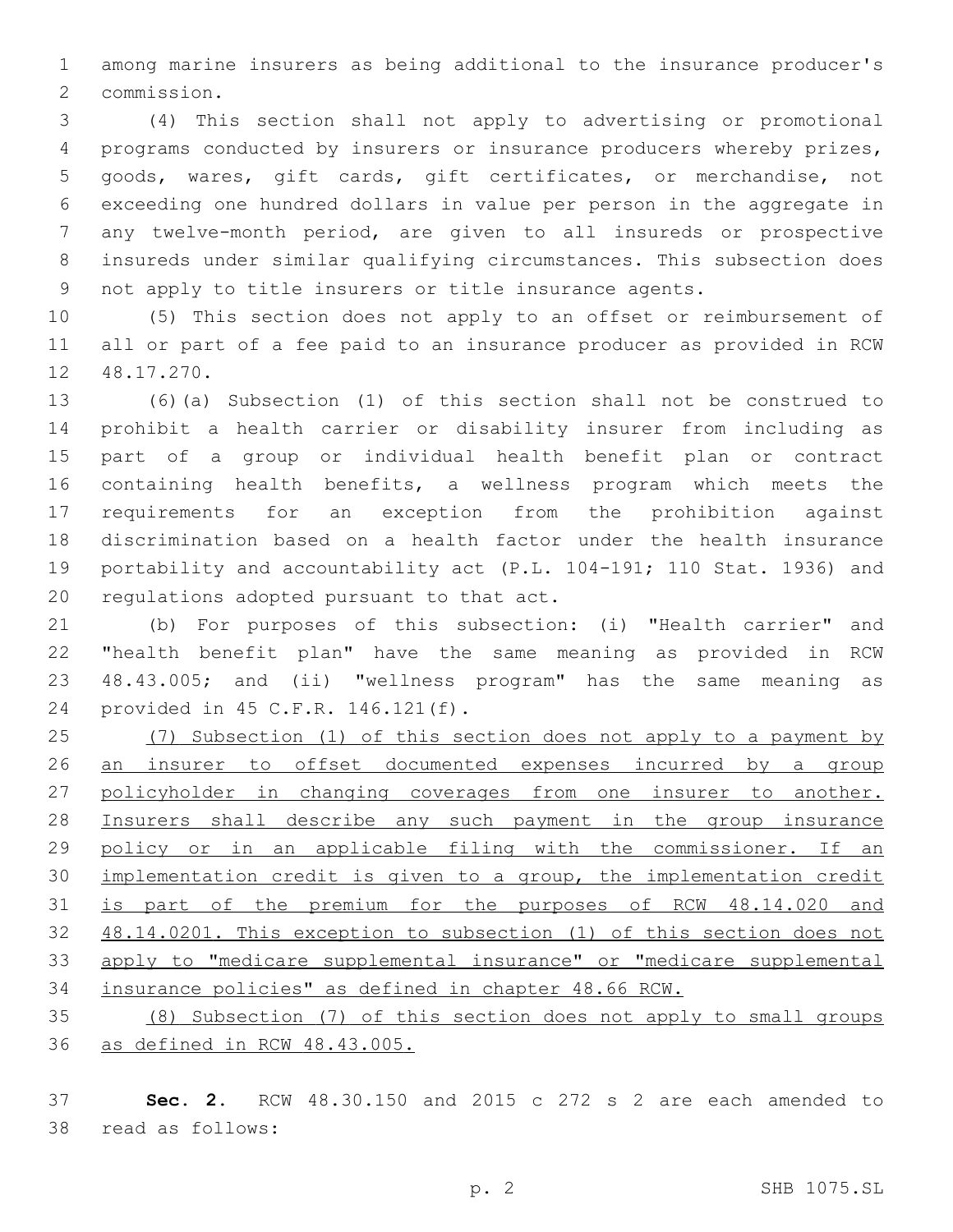(1) No insurer, insurance producer, title insurance agent, or other person shall, as an inducement to insurance, or in connection with any insurance transaction, provide in any policy for, or offer, or sell, buy, or offer or promise to buy or give, or promise, or allow to, or on behalf of, the insured or prospective insured in any manner whatsoever:6

 (a) Any shares of stock or other securities issued or at any time to be issued on any interest therein or rights thereto; or

 (b) Any special advisory board contract, or other contract, agreement, or understanding of any kind, offering, providing for, or promising any profits or special returns or special dividends; or

 (c) Any prizes, goods, wares, gift cards, gift certificates, or merchandise of an aggregate value in excess of one hundred dollars per person in the aggregate in any consecutive twelve-month period. This subsection (1)(c) does not apply to title insurers or title 16 insurance agents.

 (2) Subsection (1) of this section shall not be deemed to prohibit the sale or purchase of securities as a condition to or in connection with surety insurance insuring the performance of an obligation as part of a plan of financing found by the commissioner to be designed and operated in good faith primarily for the purpose of such financing, nor shall it be deemed to prohibit the sale of redeemable securities of a registered investment company in the same 24 transaction in which life insurance is sold.

 (3)(a) Subsection (1) of this section shall not be deemed to prohibit a health carrier or disability insurer from including as part of a group or individual health benefit plan or contract providing health benefits, a wellness program which meets the requirements for an exception from the prohibition against discrimination based on a health factor under the health insurance portability and accountability act (P.L. 104-191; 110 Stat. 1936) and 32 regulations adopted pursuant to that act.

 (b) For purposes of this subsection: (i) "Health carrier" and "health benefit plan" have the same meaning as provided in RCW 48.43.005; and (ii) "wellness program" has the same meaning as 36 provided in 45 C.F.R. 146.121(f).

 (4) Subsection (1) of this section does not prohibit an insurer from issuing any payment to offset documented expenses incurred by a group policyholder in changing coverages from one insurer to another as provided in RCW 48.30.140. If an implementation credit is given to